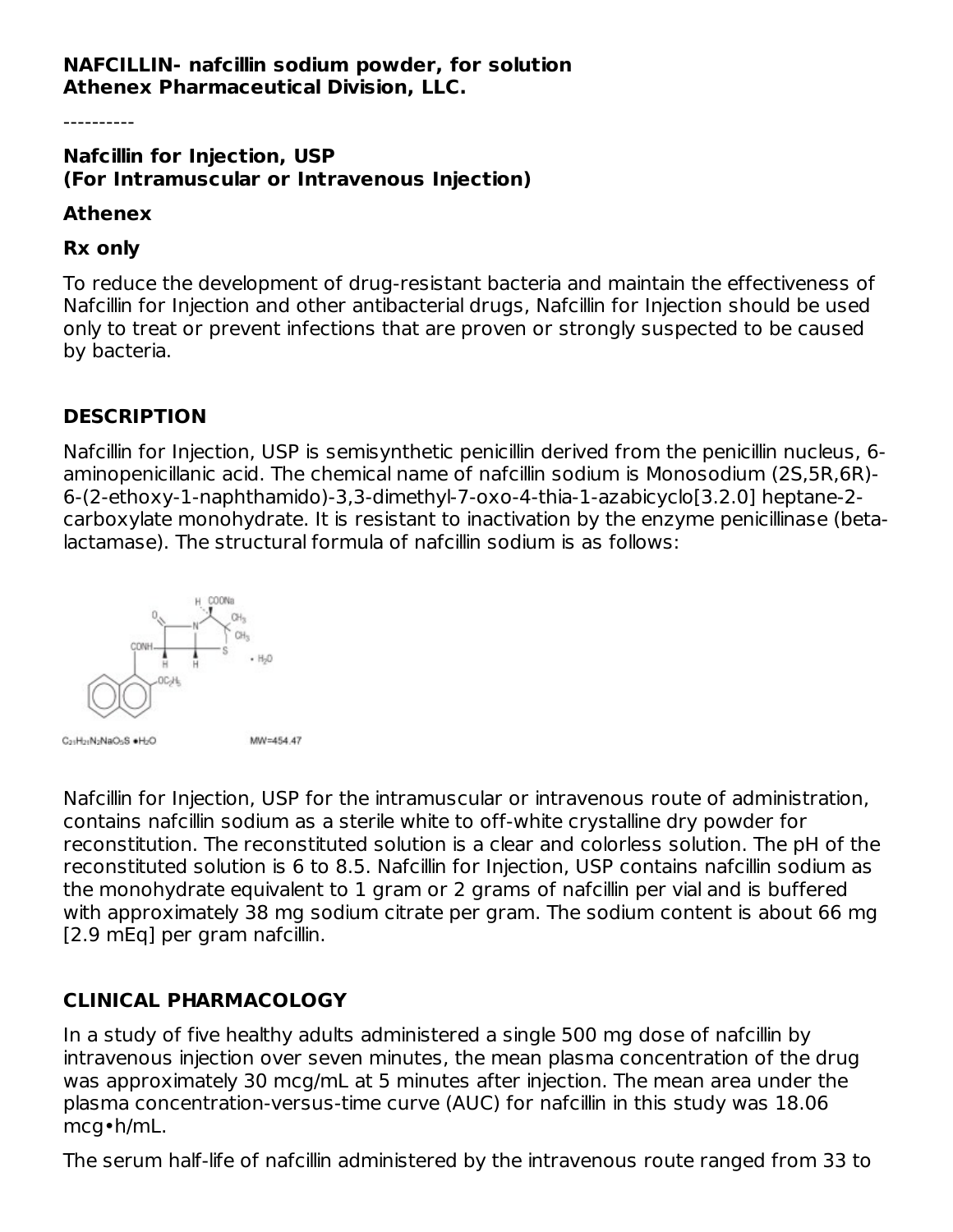61 minutes as measured in three separate studies.

In contrast to the other penicillinase-resistant penicillins, only about 30% of nafcillin is excreted as unchanged drug in the urine of normal volunteers, and most within the first six hours. Nafcillin is primarily eliminated by nonrenal routes, namely hepatic inactivation and excretion in the bile.

Nafcillin binds to serum proteins, mainly albumin. The degree of protein binding reported for nafcillin is 89.9  $\pm$  1.5%. Reported values vary with the method of study and the investigator.

The concurrent administration of probenecid with nafcillin increases and prolongs plasma concentrations of nafcillin. Probenecid significantly reduces the total body clearance of nafcillin with renal clearance being decreased to a greater extent than nonrenal clearance.

The penicillinase-resistant penicillins are widely distributed in various body fluids, including bile, pleural, amniotic and synovial fluids. With normal doses insignificant concentrations are found in the aqueous humor of the eye. High nafcillin CSF levels have been obtained in the presence of inflamed meninges.

Renal failure does not appreciably affect the serum half-life of nafcillin; therefore, no modification of the usual nafcillin dosage is necessary in renal failure with or without hemodialysis. Hemodialysis does not accelerate the rate of clearance of nafcillin from the blood.

A study which assessed the effects of cirrhosis and extrahepatic biliary obstruction in man demonstrated that the plasma clearance of nafcillin was significantly decreased in patients with hepatic dysfunction. In these patients with cirrhosis and extrahepatic obstruction, nafcillin excretion in the urine was significantly increased from about 30 to 50% of the administered dose, suggesting that renal disease superimposed on hepatic disease could further decrease nafcillin clearance.

### **PHARMACOKINETICS**

Intramuscular injections of nafcillin sodium, USP, 1 gram produced peak serum levels in 0.5 to 1 hour of 7.61 mcg/mL. The degree of protein binding reported has been 89.9  $+/-$ 1.5%. With normal doses nafcillin is found in therapeutic concentrations in the pleural, bile, and amniotic fluids. Insignificant concentrations are found in the cerebrospinal fluid and aqueous humor. Blood concentrations may be tripled by the concurrent use of probenecid. Clinical studies with nafcillin sodium in infants under three days of age and prematures have revealed higher blood levels and slower rates of urinary excretion than in older children and adults. A high concentration of nafcillin sodium is excreted via the bile. About 30% of an intramuscular dose is excreted in the urine.

### **MICROBIOLOGY**

Penicillinase-resistant penicillins exert a bactericidal action against penicillin-susceptible microorganisms during the state of active multiplication. All penicillins inhibit the biosynthesis of the bacterial cell wall. Nafcillin sodium has been shown to be active against most isolates of the following microorganism, both *in vitro* and in clinical infections as described in the **INDICATIONS AND USAGE** section.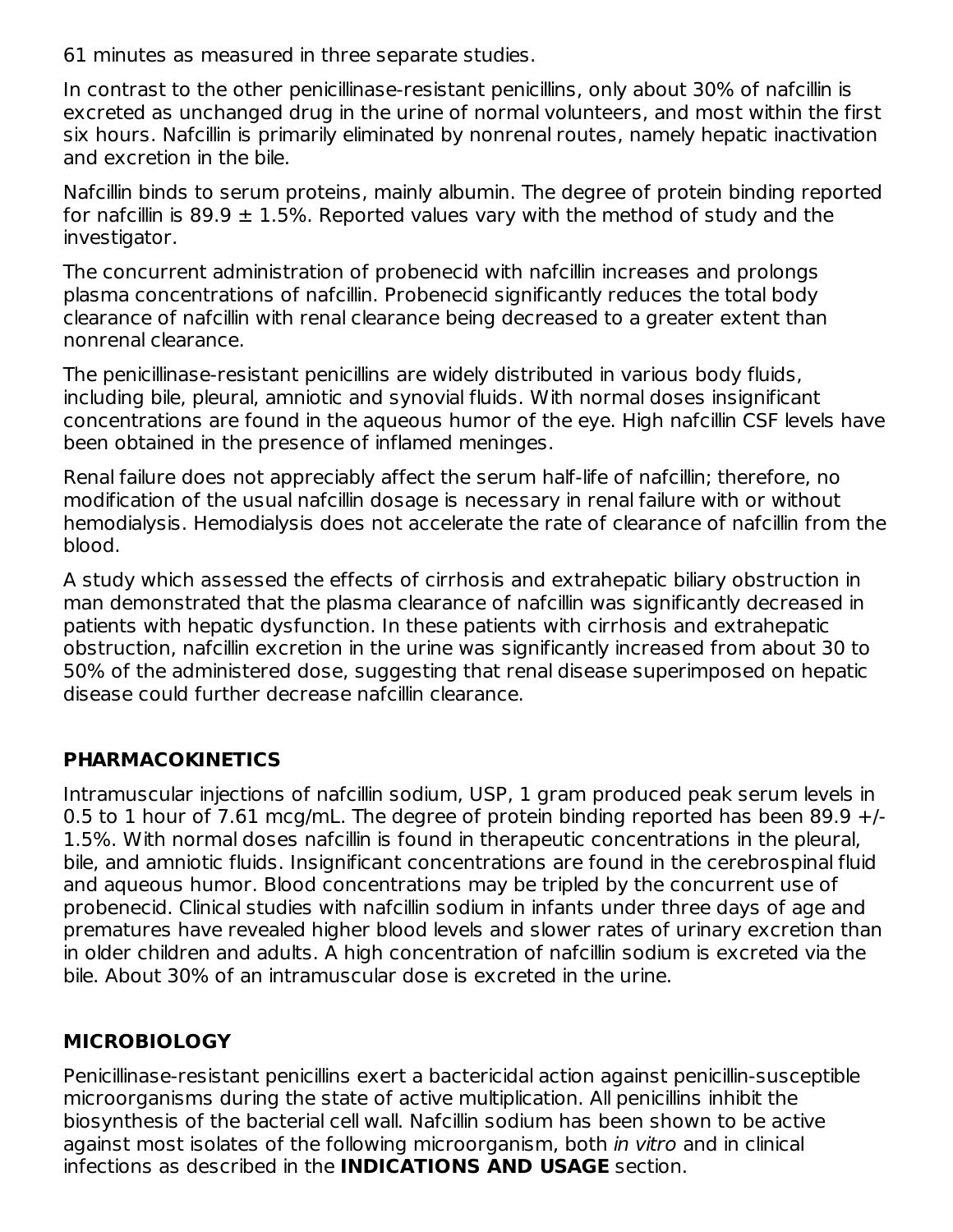Staphylococcus aureus (Methicillin-susceptible isolates only)

## **Susceptibility Testing**

For specific information regarding susceptibility test interpretive criteria and associated test methods and quality control standards recognized by FDA for this drug, please see: https://www.fda.gov/STIC.

#### **INDICATIONS AND USAGE**

Nafcillin is indicated in the treatment of infections caused by penicillinase-producing staphylococci which have demonstrated susceptibility to the drug. Culture and susceptibility tests should be performed initially to determine the causative organism and its susceptibility to the drug (see CLINICAL PHARMACOLOGY - Susceptibility Testing).

Nafcillin should not be used in infections caused by organisms susceptible to penicillin G. If the susceptibility tests indicate that the infection is due to methicillin-resistant Staphylococcus sp., therapy with Nafcillin for Injection, USP should be discontinued and alternative therapy provided.

To reduce the development of drug-resistant bacteria and maintain the effectiveness of Nafcillin for Injection, USP and other antibacterial drugs, Nafcillin for Injection, USP should be used only to treat or prevent infections that are proven or strongly suspected to be caused by susceptible bacteria. When culture and susceptibility information are available, they should be considered in selecting or modifying antibacterial therapy. In the absence of such data, local epidemiology and susceptibility patterns may contribute to the empiric selection of therapy.

# **CONTRAINDICATIONS**

A history of a hypersensitivity (anaphylactic) reaction to any penicillin is a contraindication.

### **WARNINGS**

Serious and occasionally fatal hypersensitivity (anaphylactic) reactions have been reported in patients on penicillin therapy. These reactions are more likely to occur in individuals with a history of penicillin hypersensitivity and/or a history of sensitivity to multiple allergens. Before initiating therapy with Nafcillin, careful inquiry should be made concerning previous hypersensitivity reactions to penicillins, cephalosporins, or other allergens. If an allergic reaction occurs, Nafcillin should be discontinued and appropriate therapy instituted.

Clostridium difficile associated diarrhea (CDAD) has been reported with use of nearly all antibacterial agents, including Nafcillin for Injection, USP, and may range in severity from mild diarrhea to fatal colitis. Treatment with antibacterial agents alters the normal flora of the colon leading to overgrowth of C. difficile.

C. difficile produces toxins A and B which contribute to the development of CDAD. Hypertoxin producing strains of C. difficile cause increased morbidity and mortality, as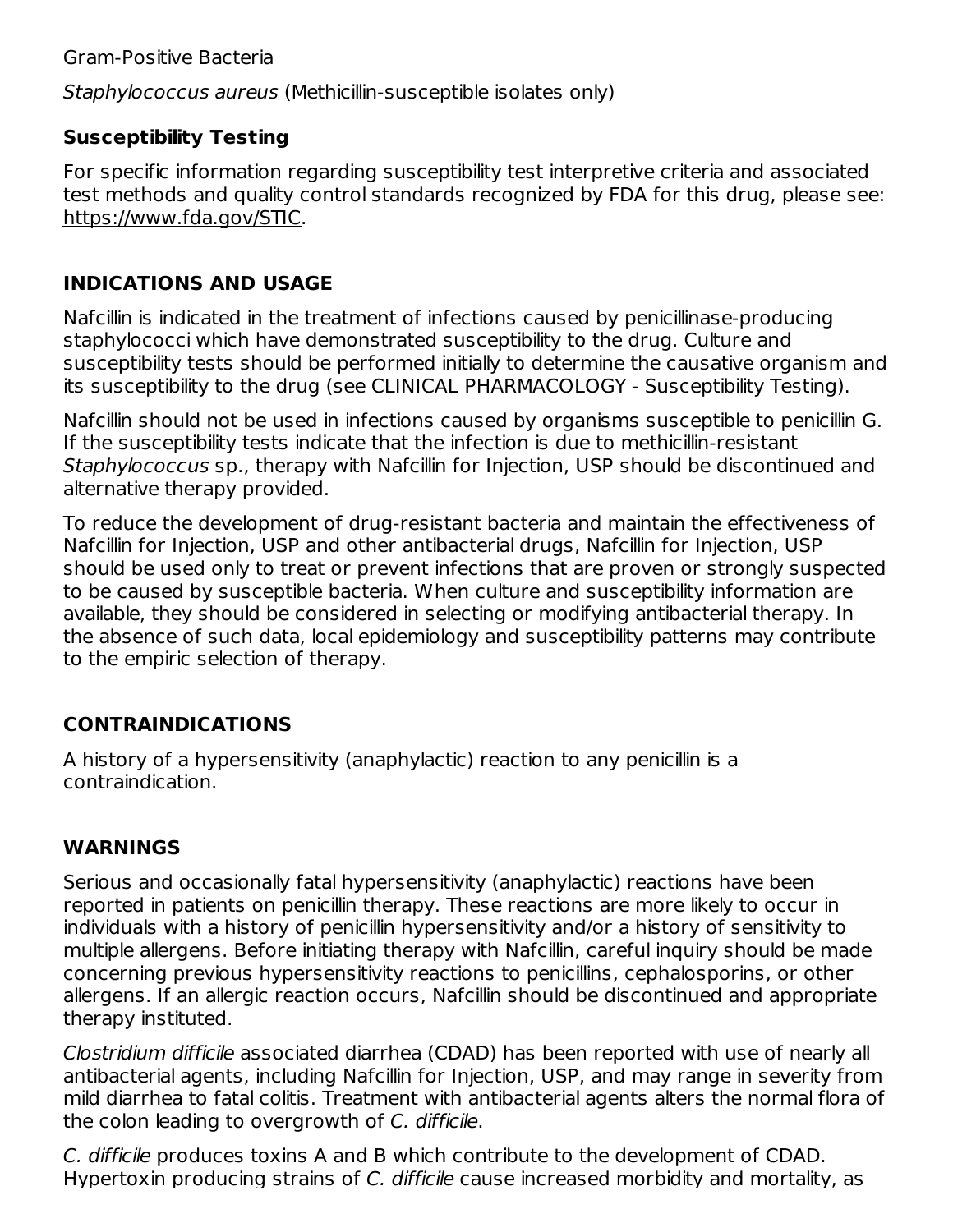$\mathcal{H}_{\mathcal{F}}$  and  $\mathcal{F}_{\mathcal{F}}$  branches increased more increased more increased more increased more increased more increased more increased more increased more increased more increased more increased more increased mor these infections can be refractory to antimicrobial therapy and may require colectomy. CDAD must be considered in all patients who present with diarrhea following antibiotic use. Careful medical history is necessary since CDAD has been reported to occur over two months after the administration of antibacterial agents.

If CDAD is suspected or confirmed, ongoing antibiotic use not directed against C. difficile may need to be discontinued. Appropriate fluid and electrolyte management, protein supplementation, antibiotic treatment of C. difficile, and surgical evaluation should be instituted as clinically indicated.

#### **PRECAUTIONS**

#### **General**

Nafcillin should generally not be administered to patients with a history of sensitivity to any penicillin.

Penicillin should be used with caution in individuals with histories of significant allergies and/or asthma. Whenever allergic reactions occur, penicillin should be withdrawn unless, in the opinion of the physician, the condition being treated is life-threatening and amenable only to penicillin therapy.

The use of antibiotics may result in overgrowth of nonsusceptible organisms. If new infections due to bacteria or fungi occur, the drug should be discontinued and appropriate measures taken.

The liver/biliary tract is the primary route of nafcillin clearance. Caution should be exercised when patients with concomitant hepatic insufficiency and renal dysfunction are treated with nafcillin.

Prescribing Nafcillin for Injection in the absence of a proven or strongly suspected bacterial infection or a prophylactic indication is unlikely to provide benefit to the patient and increases the risk of the development of drug-resistant bacteria.

### **Laboratory Tests**

Bacteriologic studies to determine the causative organisms and their susceptibility to the penicillinase-resistant penicillins should be performed (see **CLINICAL PHARMACOLOGY – MICROBIOLOGY**). In the treatment of suspected staphylococcal infections, therapy should be changed to another active agent if culture tests fail to demonstrate the presence of staphylococci.

Periodic assessment of organ system function including renal, hepatic, and hematopoietic should be made during prolonged therapy with nafcillin. White blood cell and differential cell counts should be obtained prior to initiation of therapy and periodically during therapy with nafcillin. Urinalysis, serum blood urea nitrogen, and creatinine determinations should be performed at baseline and periodically during therapy with nafcillin. Serum bilirubin, SGOT, SGPT, alkaline phosphatase, and gamma glutamyl transferase should be obtained at baseline and periodically during therapy, especially when using high nafcillin doses. In patients with worsening hepatic function, the risk versus benefit of continued nafcillin use should be re-evaluated.

### **Drug Interactions**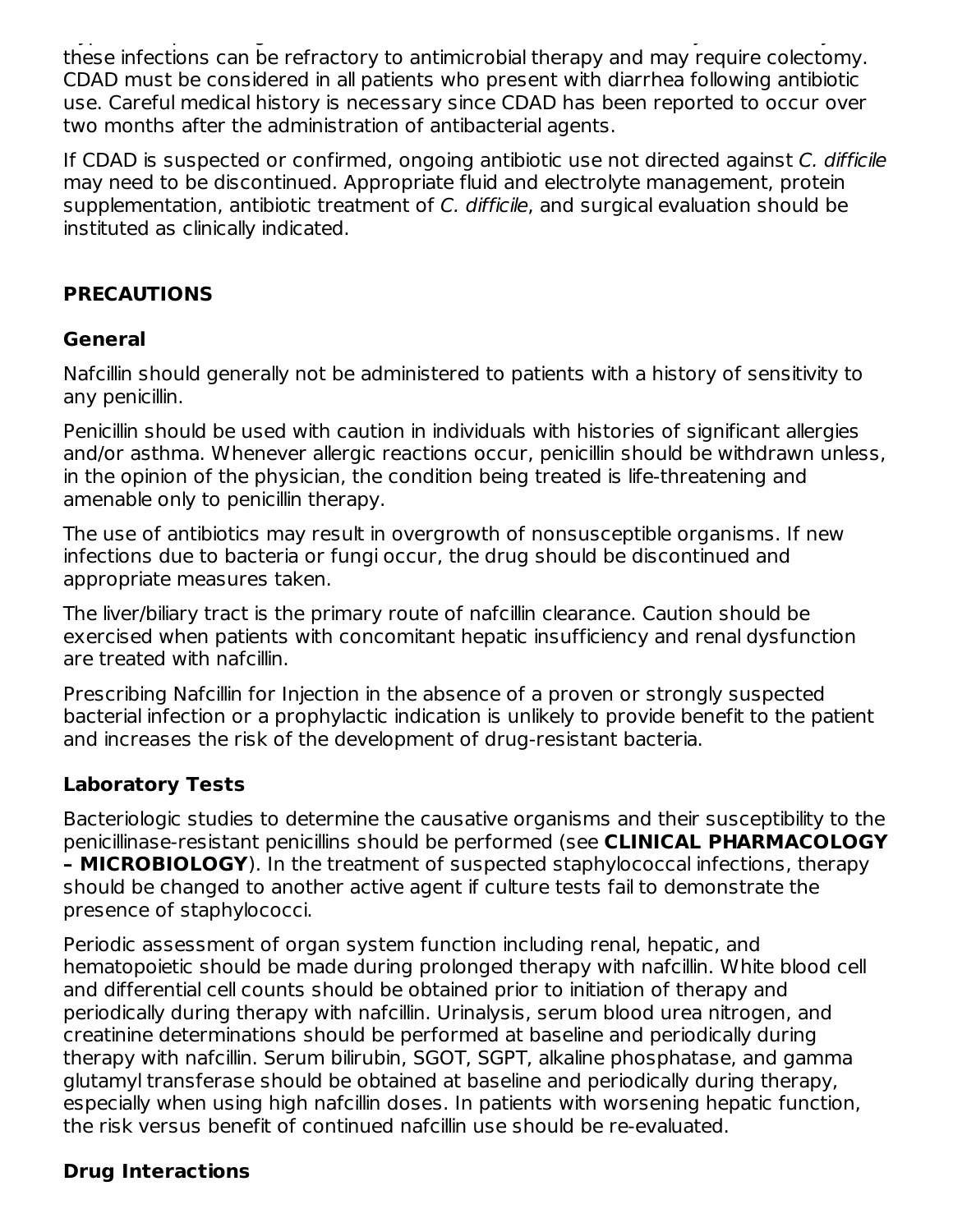Tetracycline, a bacteriostatic antibiotic, may antagonize the bactericidal effect of penicillin, and concurrent use of these drugs should be avoided.

Nafcillin in high dosage regimens, i.e., 2 grams every 4 hours, has been reported to decrease the effects of warfarin. When nafcillin and warfarin are used concomitantly, the prothrombin time should be closely monitored and the dose of warfarin adjusted as necessary. This effect may persist for up to 30 days after nafcillin has been discontinued.

Nafcillin when administered concomitantly with cyclosporine has been reported to result in subtherapeutic cyclosporine levels. The nafcillin-cyclosporine interaction was documented in a patient during two separate courses of therapy. When cyclosporine and nafcillin are used concomitantly in organ transplant patients, the cyclosporine levels should be monitored.

# **Drug/Laboratory Test Interactions**

Nafcillin in the urine can cause a false-positive urine reaction for protein when the sulfosalicyclic acid test is used, but not with the dipstick.

### **Carcinogenesis, Mutagenesis, Impairment of Fertility**

No long-term animal studies have been conducted with these drugs. Studies on reproduction (nafcillin) in rats and mice reveal no fetal or maternal abnormalities before conception and continuously through weaning (one generation).

# **Pregnancy**

### Teratogenic Effects

Reproduction studies have been performed in the mouse with oral doses up to 20 times the human dose and orally in the rat at doses up to 40 times the human dose and have revealed no evidence of impaired fertility or harm to the rodent fetus due to nafcillin. There are, however, no adequate or well-controlled studies in pregnant women. Because animal reproduction studies are not always predictive of human response, nafcillin should be used during pregnancy only if clearly needed.

### **Nursing Mothers**

Penicillins are excreted in human milk. Caution should be exercised when penicillins are administered to a nursing woman.

### **Pediatric Use**

The liver/biliary tract is the principal route of nafcillin elimination. Because of immature hepatic and renal function in pediatric patients, nafcillin excretion may be impaired. Safety and effectiveness in pediatric patients have not been established for the use of intravenous nafcillin. Safety and effectiveness in pediatric patients have been established for the use of intramuscular nafcillin.

### **Geriatric Use**

Clinical studies of Nafcillin for Injection did not include sufficient numbers of subjects aged 65 and over to determine whether they respond differently from younger subjects.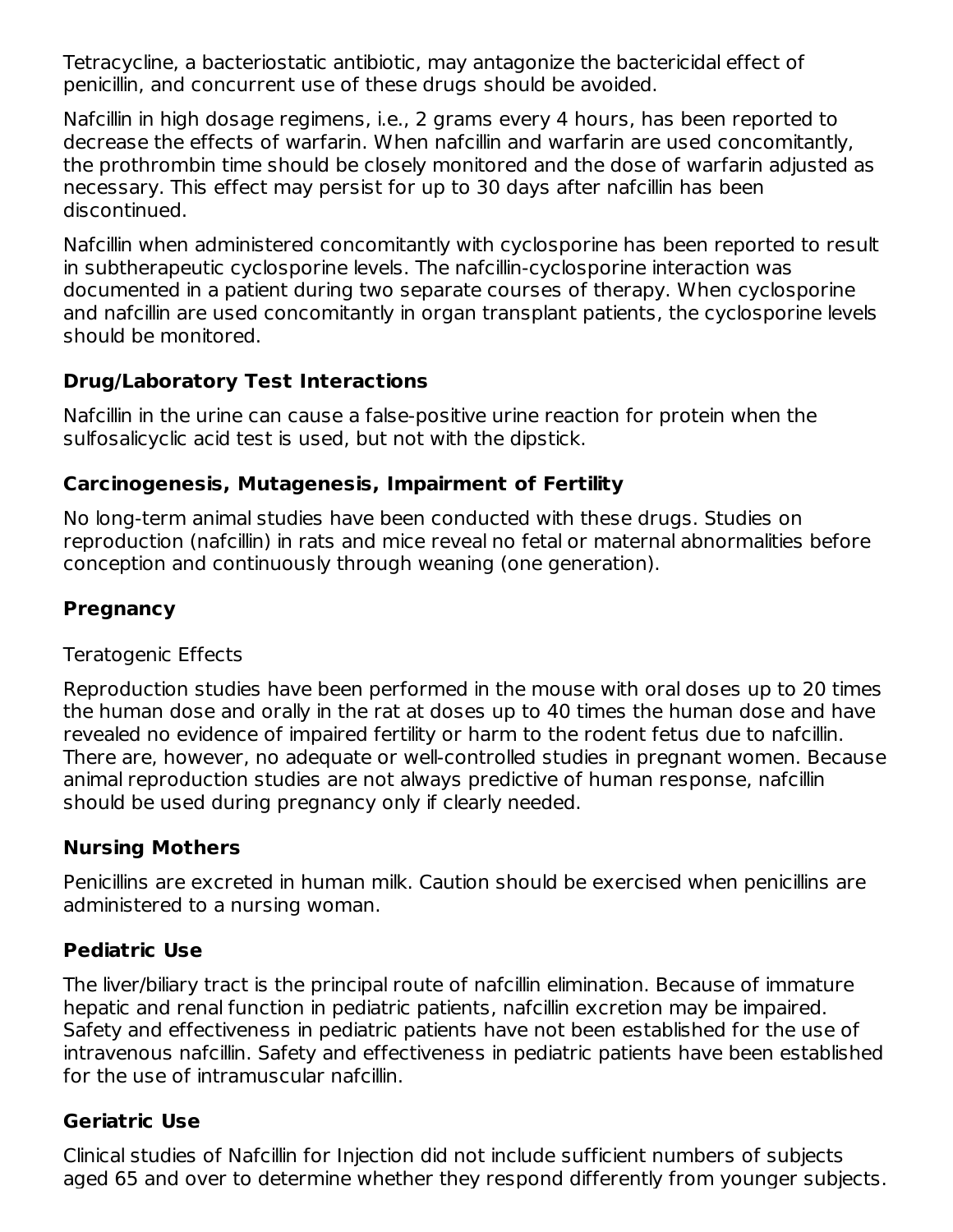aged 65 and over to determine whether they respond differently from younger subjects. Other reported clinical experience has not identified differences in responses between the elderly and younger patients. In general, dose selection for an elderly patient should be cautious, usually starting at the low end of the dosing range, reflecting the greater frequency of decreased hepatic, renal, or cardiac function, and of concomitant disease or other drug therapy.

Nafcillin for Injection contains 66 mg (2.9 mEq) of sodium per gram. At the usual recommended doses, patients would receive between 132 and 396 mg/day (5.8 and 17.4 mEq) of sodium. The geriatric population may respond with a blunted natriuresis to salt loading. This may be clinically important with regard to such diseases as congestive heart failure.

# **Information for Patients**

Patients should be counseled that antibacterial drugs including Nafcillin for Injection should only be used to treat bacterial infections. They do not treat viral infections (e.g., the common cold). When Nafcillin for Injection is prescribed to treat a bacterial infection, patients should be told that although it is common to feel better early in the course of therapy, the medication should be taken exactly as directed. Skipping doses or not completing the full course of therapy may (1) decrease the effectiveness of the immediate treatment and (2) increase the likelihood that bacteria will develop resistance and will not be treatable by Nafcillin for Injection or other antibacterial drugs in the future.

Diarrhea is a common problem caused by antibiotics which usually ends when the antibiotic is discontinued. Sometimes after starting treatment with antibiotics, patients can develop watery and bloody stools (with or without stomach cramps and fever) even as late as two or more months after having taken the last dose of the antibiotic. If this occurs, patients should contact their physician as soon as possible.

# **ADVERSE REACTIONS**

### **Body as a Whole**

The reported incidence of allergic reactions to penicillin ranges from 0.7 to 10 percent (see **WARNINGS**). Sensitization is usually the result of treatment, but some individuals have had immediate reactions to penicillin when first treated. In such cases, it is thought that the patients may have had prior exposure to the drug via trace amounts present in milk or vaccines. Two types of allergic reactions to penicillins are noted clinically, immediate and delayed.

Immediate reactions usually occur within 20 minutes of administration and range in severity from urticaria and pruritus to angioedema, laryngospasm, bronchospasm, hypotension, vascular collapse, and death. Such immediate anaphylactic reactions are very rare (see **WARNINGS**) and usually occur after parenteral therapy but have occurred in patients receiving oral therapy. Another type of immediate reaction, an accelerated reaction, may occur between 20 minutes and 48 hours after administration and may include urticaria, pruritus, and fever.

Although laryngeal edema, laryngospasm, and hypotension occasionally occur, fatality is uncommon. Delayed allergic reactions to penicillin therapy usually occur after 48 hours and sometimes as late as 2 to 4 weeks after initiation of therapy. Manifestations of this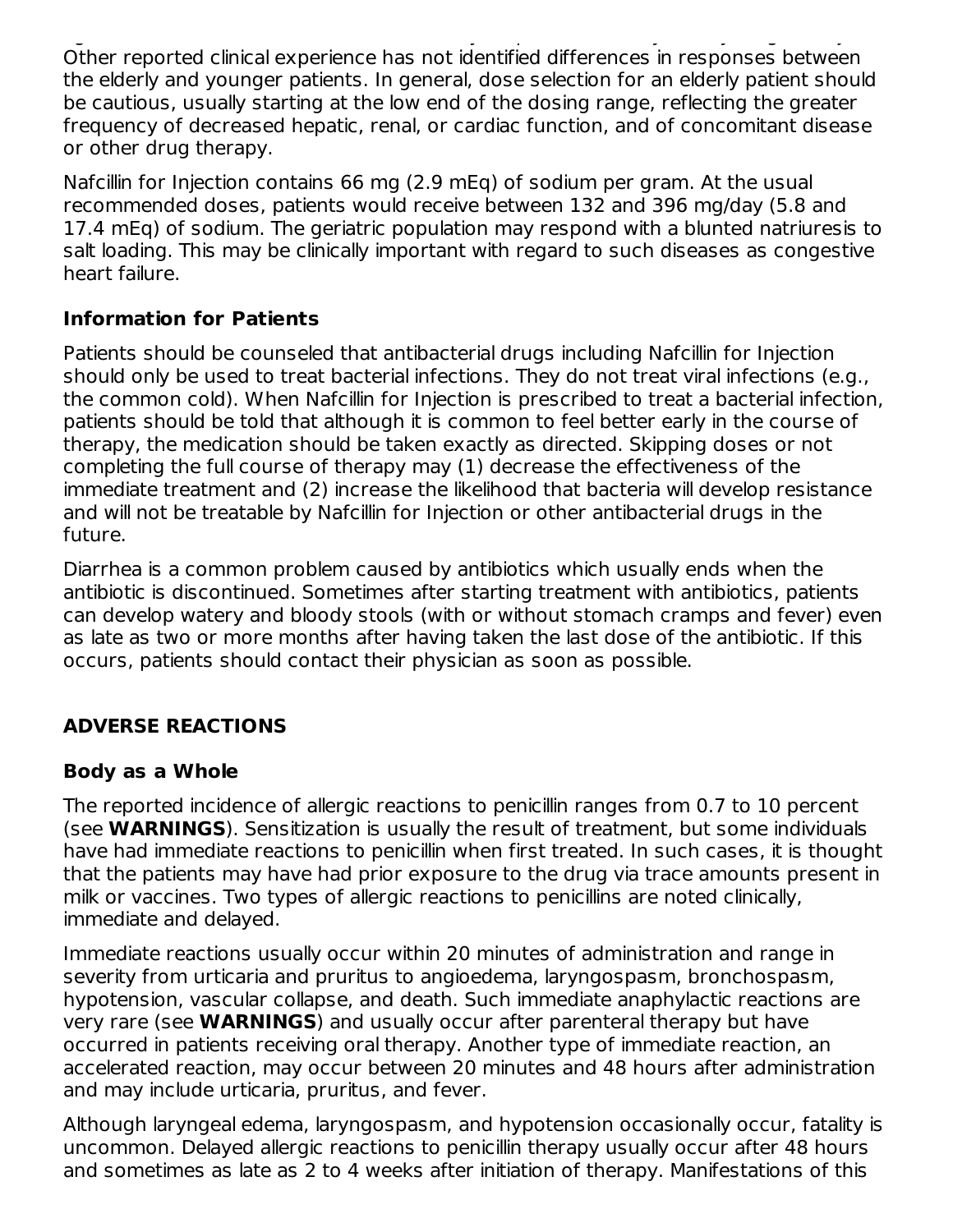type of reaction include serum sickness-like symptoms (i.e., fever, malaise, urticaria, myalgia, arthralgia, abdominal pain) and various skin rashes. Nausea, vomiting, diarrhea, stomatitis, black or hairy tongue, and other symptoms of gastrointestinal irritation may occur, especially during oral penicillin therapy.

## **Local Reactions**

Pain, swelling, inflammation, phlebitis, thrombophlebitis, and occasional skin sloughing at the injection site have occurred with intravenous administration of nafcillin (see **DOSAGE AND ADMINISTRATION**). Severe tissue necrosis with sloughing secondary to subcutaneous extravasation of nafcillin has been reported.

# **Nervous System Reactions**

Neurotoxic reactions similar to those observed with penicillin G could occur with large intravenous or intraventricular doses of nafcillin especially in patients with concomitant hepatic insufficiency and renal dysfunction (see **PRECAUTIONS**).

# **Urogenital Reactions**

Renal tubular damage and interstitial nephritis have been associated with the administration of nafcillin. Manifestations of this reaction may include rash, fever, eosinophilia, hematuria, proteinuria, and renal insufficiency.

# **Hepatic Reactions**

Elevation of liver transaminases and/or cholestasis may occur, especially with administration of high doses of nafcillin.

### **Gastrointestinal Reactions**

Pseudomembranous colitis has been reported with the use of nafcillin. The onset of pseudomembranous colitis symptoms may occur during or after antibiotic treatment (see **WARNINGS**).

### **Metabolic Reactions**

Agranulocytosis, neutropenia, and bone marrow depression have been associated with the use of nafcillin.

#### **To report SUSPECTED ADVERSE REACTIONS, contact Athenex Pharmaceutical Division, LLC. at 1-855-273-0154 or FDA at 1-800-FDA-1088 or www.fda.gov/medwatch**.

# **OVERDOSAGE**

Neurotoxic reactions similar to those observed with penicillin G may arise with intravenous doses of nafcillin especially in patients with concomitant hepatic insufficiency and renal dysfunction (see **PRECAUTIONS**).

In the case of overdosage, discontinue nafcillin, treat symptomatically and institute supportive measures as required. Hemodialysis does not increase the rate of clearance of nafcillin from the blood.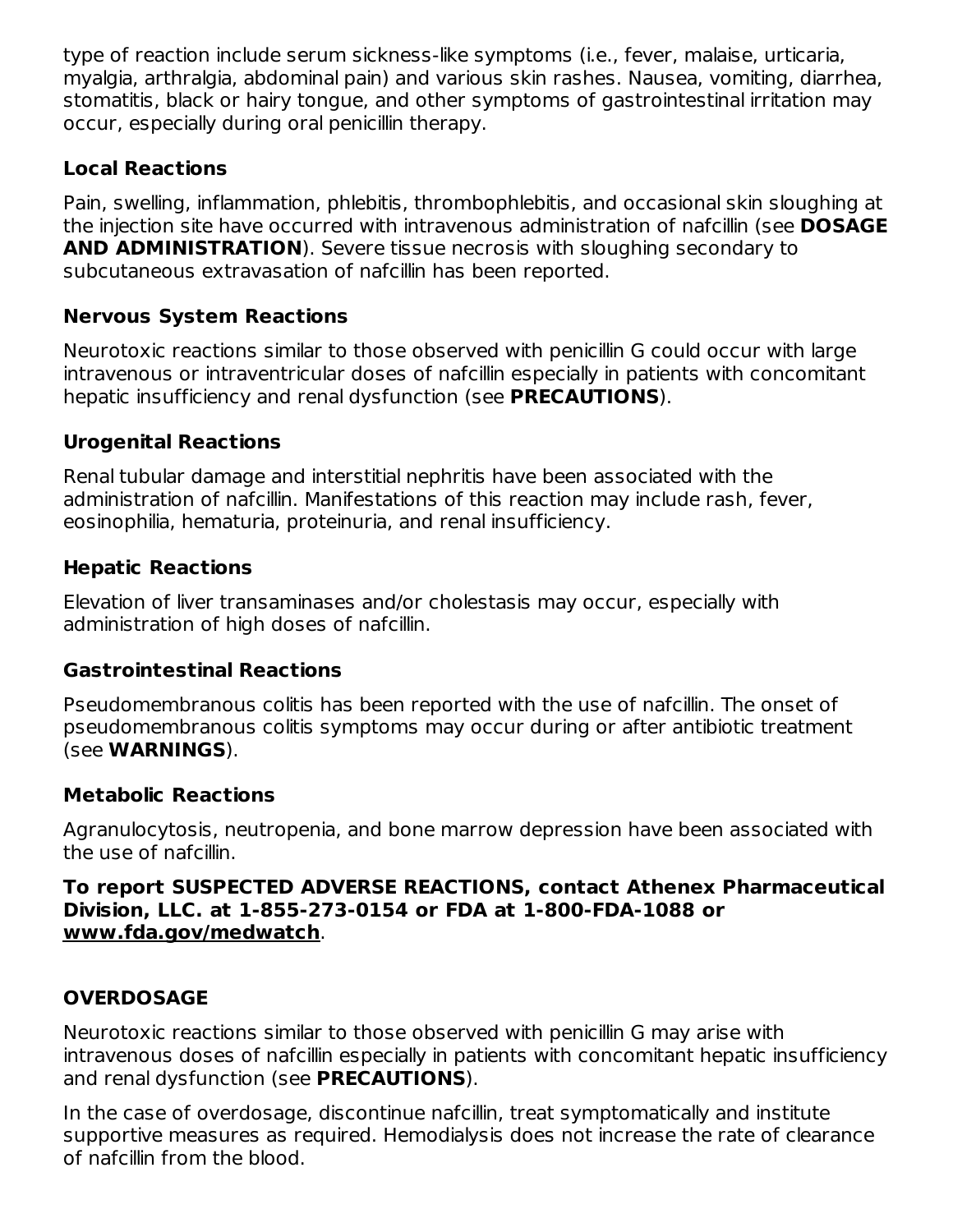### **DOSAGE AND ADMINISTRATION**

Nafcillin for Injection is available for intramuscular and intravenous use.

The usual I.V. dosage for adults is 500 mg every 4 hours. For severe infections, 1 gram every 4 hours is recommended. Administer slowly over at least 30 to 60 minutes to minimize the risk of vein irritation and extravasation.

| <b>Drug</b>      | <b>Adults</b>                                           | Infants and<br><b>Children</b><br>$< 40$ kg (88 lbs) | <b>Other</b><br><b>Recommendations</b>                    |
|------------------|---------------------------------------------------------|------------------------------------------------------|-----------------------------------------------------------|
| <b>Nafcillin</b> | 500 mg IM every<br>4 to 6 hours<br>IV every 4 hours     | $25 \text{ mg/kg}$<br>IM twice daily                 | <b>Neonates</b><br>$10 \; \text{mg/kg}$<br>IM twice daily |
| <b>Nafcillin</b> | 1 gram IM or IV every<br>4 hours<br>(severe infections) |                                                      |                                                           |

### **RECOMMENDED DOSAGE FOR NAFCILLIN FOR INJECTION, USP**

Bacteriologic studies to determine the causative organisms and their susceptibility to nafcillin should always be performed. Duration of therapy varies with the type and severity of infection as well as the overall condition of the patient; therefore, it should be determined by the clinical and bacteriological response of the patient. In severe staphylococcal infections, therapy with nafcillin should be continued for at least 14 days. The treatment of endocarditis and osteomyelitis may require a longer duration of therapy.

No dosage alterations are necessary for patients with renal dysfunction, including those on hemodialysis. Hemodialysis does not accelerate nafcillin clearance from the blood.

With intravenous administration, particularly in elderly patients, care should be taken because of the possibility of thrombophlebitis.

Parenteral drug products should be inspected visually for particulate matter and discoloration prior to administration whenever solution and container permit.

Do not add supplementary medication to Nafcillin.

### **DIRECTIONS FOR USE**

#### **For Intramuscular Use**

Reconstitute with Sterile Water for Injection, USP, 0.9% Sodium Chloride Injection, USP or Bacteriostatic Water for Injection, USP (with benzyl alcohol or parabens); add 3.4 mL to the 1 gram vial for 4 mL resulting solution; and 6.6 mL to the 2 gram vial for 8 mL resulting solution. All reconstituted vials have a concentration of 250 mg per mL.

The clear solution should be administered by deep intragluteal injection immediately after reconstitution.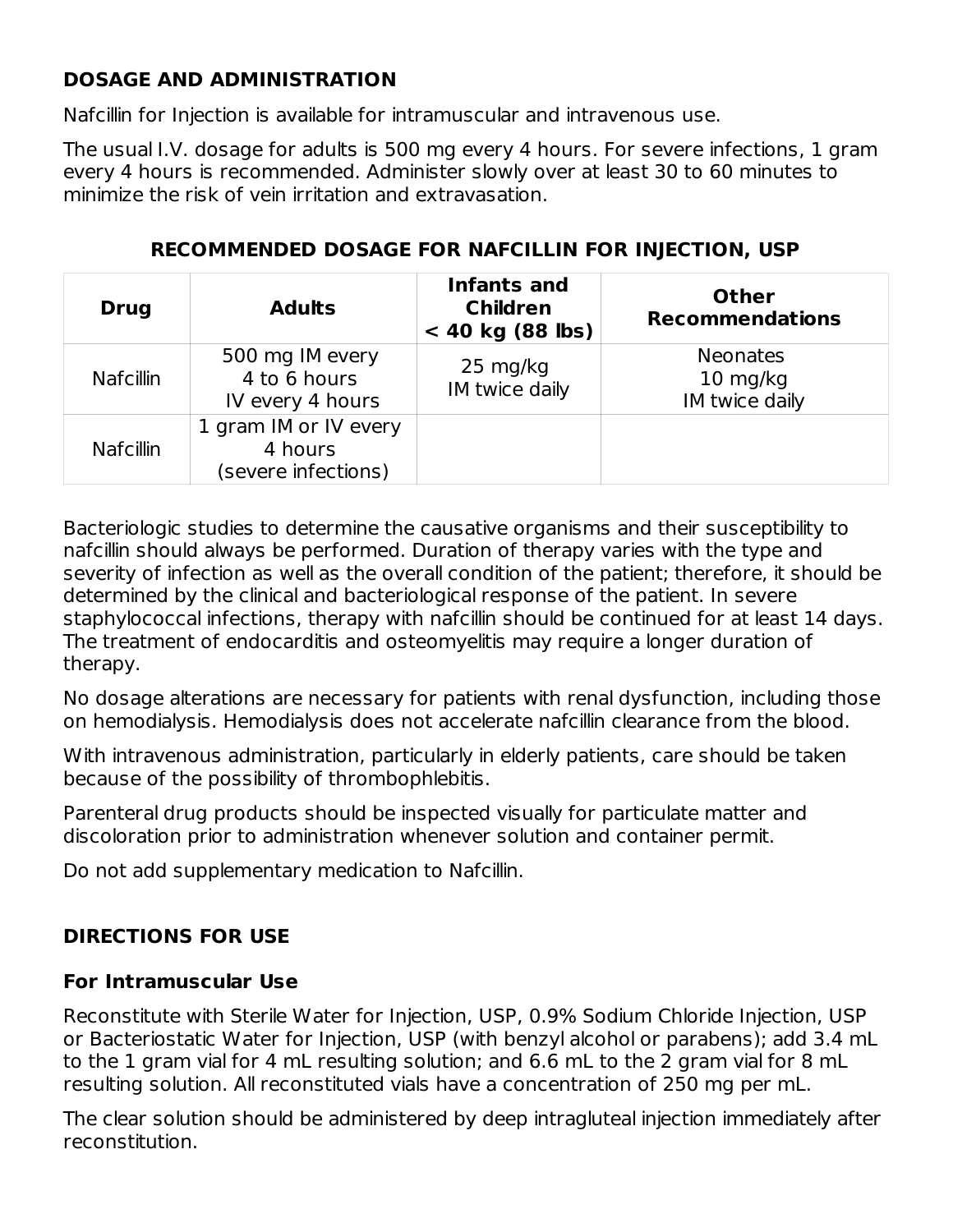## **Reconstituted Stability**

Reconstitute with the required amount of Sterile Water for Injection, USP, 0.9% Sodium Chloride Injection, USP or Bacteriostatic Water for Injection, USP (with benzyl alcohol or parabens). The resulting solutions are stable for 3 days at room temperature or 7 days under refrigeration and 90 days frozen.

# **For Direct Intravenous Use**

The required amount of drug should be diluted in 15 mL to 30 mL of Sterile Water for Injection, USP or Sodium Chloride Injection, USP and injected over a 5- to 10-minute period. This may be accomplished through the tubing of an intravenous infusion if desirable.

### **For Administration by Intravenous Drip**

Reconstitute as directed above (for intravenous use) prior to diluting with intravenous solutions.

| <b>Concentration</b><br>mg/mL | <b>Sterile</b><br>Water<br>for<br>Injection,<br><b>USP</b> | <b>Sodium</b><br><b>Chloride</b><br>Injection,<br><b>USP</b><br>$(0.9\%)$ | <b>Sodium</b><br>Lactate<br>Solution,<br><b>USP</b><br>(M/6)<br>Molar) | Injection, USP (5% Injection, Solution,<br>USP (5%) Dextrose | <b>Dextrose</b><br>and<br><b>Sodium</b><br><b>Chloride</b><br>Dextrose Injection,<br>and<br>0.45%<br><b>Sodium</b><br>Chloride) | <b>Invert</b><br><b>Sugar</b><br><b>USP</b><br>(10%) | Lactated<br><b>Ringer's</b><br><b>USP</b> |
|-------------------------------|------------------------------------------------------------|---------------------------------------------------------------------------|------------------------------------------------------------------------|--------------------------------------------------------------|---------------------------------------------------------------------------------------------------------------------------------|------------------------------------------------------|-------------------------------------------|
| ROOM TEMPERATURE (25°C)       |                                                            |                                                                           |                                                                        |                                                              |                                                                                                                                 |                                                      |                                           |
| 10-200                        | 24 Hrs                                                     | 24 Hrs                                                                    |                                                                        |                                                              |                                                                                                                                 |                                                      |                                           |
| 30                            |                                                            |                                                                           | 24 Hrs                                                                 |                                                              |                                                                                                                                 |                                                      |                                           |
| $2 - 30$                      |                                                            |                                                                           |                                                                        | 24 Hrs                                                       | 24 Hrs                                                                                                                          |                                                      |                                           |
| $10-30$                       |                                                            |                                                                           |                                                                        |                                                              |                                                                                                                                 | 24 Hrs                                               | 24 Hrs                                    |
| <b>REFRIGERATION (4°C)</b>    |                                                            |                                                                           |                                                                        |                                                              |                                                                                                                                 |                                                      |                                           |
| 10-200                        | 7 Days                                                     | 7 Days                                                                    |                                                                        |                                                              |                                                                                                                                 |                                                      |                                           |
| $10-30$                       |                                                            |                                                                           | 7 Days                                                                 | 7 Days                                                       | 7 Days                                                                                                                          | 7 Days                                               | 7 Days                                    |
|                               |                                                            |                                                                           | FROZEN (-15°C)                                                         |                                                              |                                                                                                                                 |                                                      |                                           |
| 250                           | 90 Days                                                    | 90 Days                                                                   |                                                                        |                                                              |                                                                                                                                 |                                                      |                                           |
| 10-250                        |                                                            |                                                                           | 90 Days                                                                | 90 Days                                                      | 90 Days                                                                                                                         | 90 Days                                              | 90 Days                                   |

### **STABILITY PERIODS FOR NAFCILLIN FOR INJECTION, USP\***

**\*IMPORTANT:** This chemical stability information in no way indicates that it would be acceptable practice to use this product well after the preparation time. Good professional practices suggest that a product should be used as soon after preparation as feasible.

Only those solutions listed above should be used for the intravenous infusion of nafcillin sodium, USP. The concentration of the antibiotic should fall within the range specified. The drug concentration and the rate and volume of the infusion should be adjusted so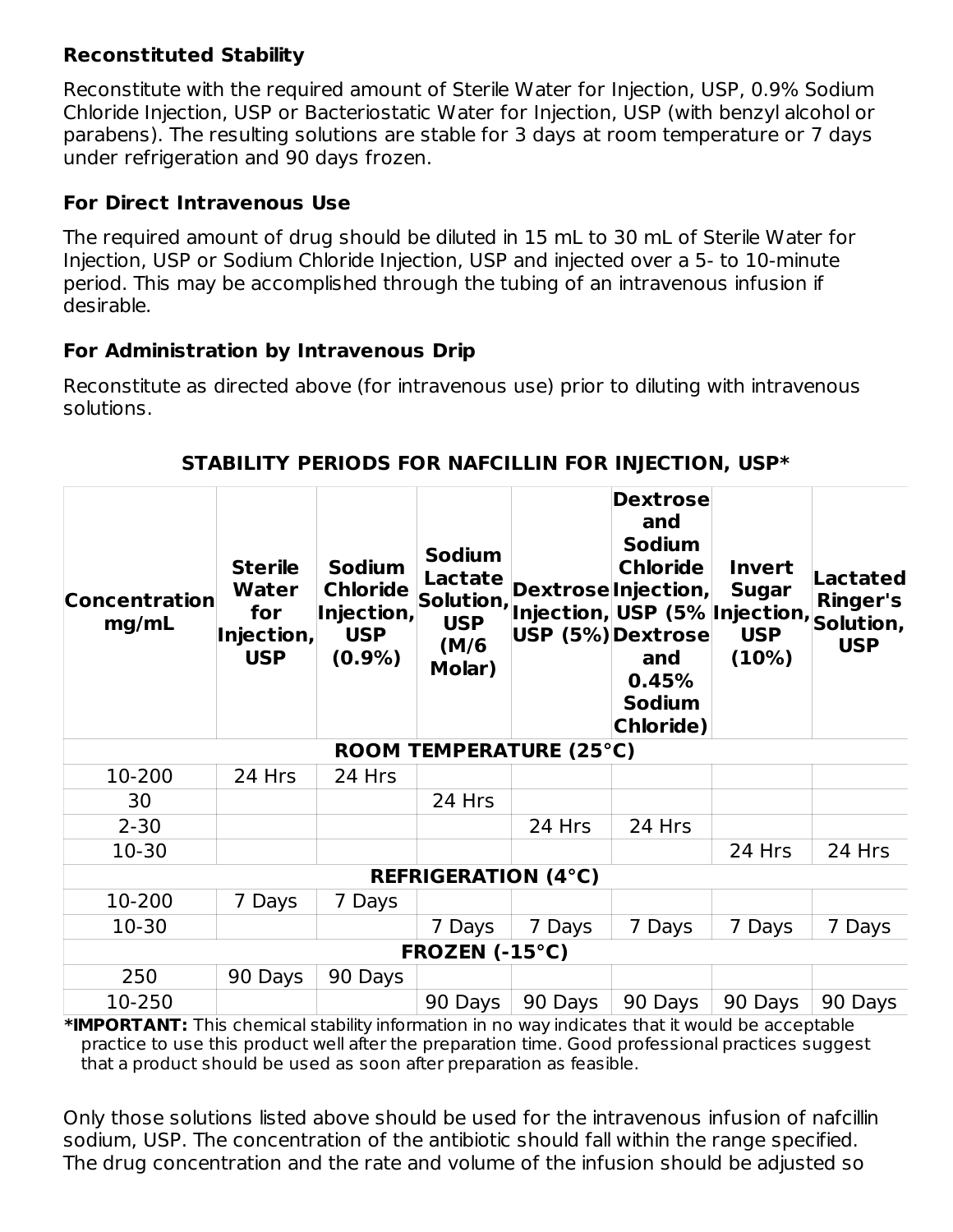that the total dose of nafcillin is administered before the drug loses its stability in the solution in use.

There is no clinical experience available on the use of this agent in neonates or infants for this route of administration.

This route of administration should be used for relatively short-term therapy (24 to 48 hours) because of the occasional occurrence of thrombophlebitis particularly in elderly patients.

If another agent is used in conjunction with nafcillin therapy, it should not be physically mixed with nafcillin but should be administered separately.

#### **HOW SUPPLIED**

Nafcillin for Injection, USP is supplied as follows:

| <b>NDC</b>   | Nafcillin for Injection, USP | <b>Package Factor</b> |
|--------------|------------------------------|-----------------------|
| 70860-116-26 | 1 gram per vial              | 10 vials per carton   |
| 70860-117-26 | 2 grams per vial             | 10 vials per carton   |

Nafcillin for Injection, USP contains nafcillin sodium as the monohydrate equivalent to 1 gram or 2 grams of nafcillin per vial.

#### **Storage Conditions**

**Store dry powder at 20° to 25°C (68° to 77°F). [See USP Controlled Room Temperature.]**

**Sterile, Nonpyrogenic, Preservative-free.**

**The container closure is not made with natural rubber latex.**

#### **Athenex**

Mfd. for Athenex Schaumburg, IL 60173 (USA) Made in Romania ©2021 Athenex.

Revised: March 2021

P303PUS3/01A

PACKAGE LABEL – PRINCIPAL DISPLAY PANEL – Vial Label

NDC 70860-116-41

Nafcillin for Injection, USP

1 gram per vial

Rx only

Buffered, Sterile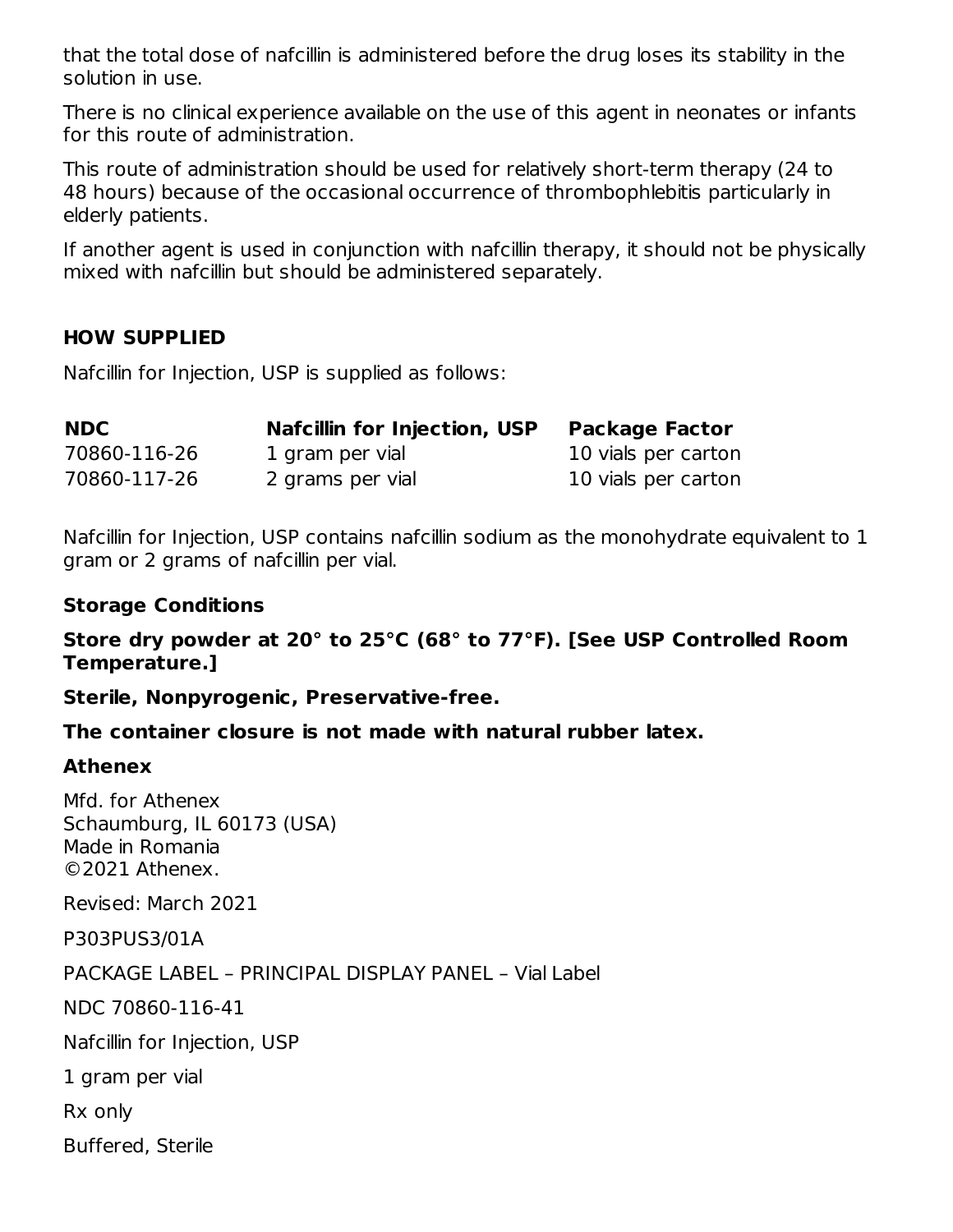

PACKAGE LABEL – PRINCIPAL DISPLAY PANEL – Vial Label

NDC 70860-117-41

Nafcillin for Injection, USP

2 grams per vial

Rx only

Buffered, Sterile

For Intravenous or Intramuscular Use

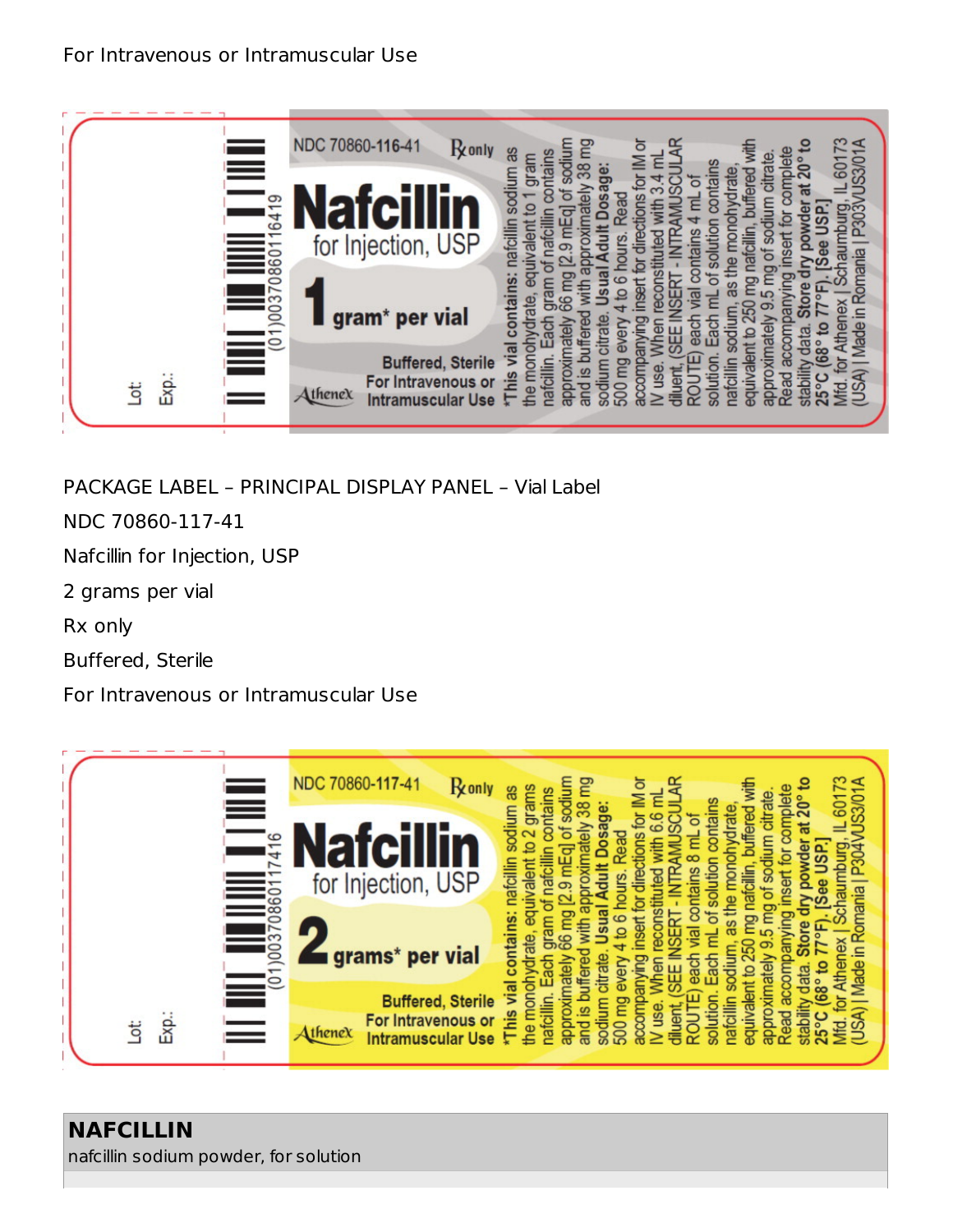| <b>Product Information</b>     |                                        |                |                                                                   |                                |                                |  |                                     |  |
|--------------------------------|----------------------------------------|----------------|-------------------------------------------------------------------|--------------------------------|--------------------------------|--|-------------------------------------|--|
| <b>Product Type</b>            |                                        |                | HUMAN PRESCRIPTION DRUG                                           |                                | <b>Item Code (Source)</b>      |  | NDC: 70860-116                      |  |
| <b>Route of Administration</b> |                                        |                | INTRAVENOUS, INTRAMUSCULAR                                        |                                |                                |  |                                     |  |
|                                |                                        |                |                                                                   |                                |                                |  |                                     |  |
|                                | <b>Active Ingredient/Active Moiety</b> |                |                                                                   |                                |                                |  |                                     |  |
|                                |                                        |                | <b>Ingredient Name</b>                                            |                                | <b>Basis of Strength</b>       |  | <b>Strength</b>                     |  |
|                                |                                        |                | nafcillin sodium (UNII: 49G3001BCK) (nafcillin - UNII:4CNZ27M7RV) |                                | nafcillin                      |  | 1 <sub>g</sub>                      |  |
|                                |                                        |                |                                                                   |                                |                                |  |                                     |  |
|                                |                                        |                |                                                                   |                                |                                |  |                                     |  |
|                                | <b>Packaging</b>                       |                |                                                                   |                                |                                |  |                                     |  |
| #                              | <b>Item Code</b>                       |                | <b>Package Description</b>                                        | <b>Marketing Start</b><br>Date |                                |  | <b>Marketing End</b><br><b>Date</b> |  |
|                                |                                        |                |                                                                   |                                |                                |  |                                     |  |
| $\mathbf{1}$                   | NDC:70860-116-<br>26                   | 10 in 1 CARTON |                                                                   | 08/01/2018                     |                                |  |                                     |  |
| $\mathbf{1}$                   | NDC:70860-116-<br>41                   | Product        | 1 in 1 VIAL; Type 0: Not a Combination                            |                                |                                |  |                                     |  |
|                                |                                        |                |                                                                   |                                |                                |  |                                     |  |
|                                |                                        |                |                                                                   |                                |                                |  |                                     |  |
|                                | <b>Marketing Information</b>           |                |                                                                   |                                |                                |  |                                     |  |
|                                | <b>Marketing</b><br>Category           |                | <b>Application Number or Monograph</b><br><b>Citation</b>         |                                | <b>Marketing Start</b><br>Date |  | <b>Marketing End</b><br>Date        |  |
|                                | <b>ANDA</b>                            | ANDA090560     |                                                                   | 08/01/2018                     |                                |  |                                     |  |

|                                | <b>NAFCILLIN</b><br>nafcillin sodium powder, for solution         |                |                                        |            |                                       |                 |                |                                     |
|--------------------------------|-------------------------------------------------------------------|----------------|----------------------------------------|------------|---------------------------------------|-----------------|----------------|-------------------------------------|
|                                |                                                                   |                |                                        |            |                                       |                 |                |                                     |
|                                | <b>Product Information</b>                                        |                |                                        |            |                                       |                 |                |                                     |
| <b>Product Type</b>            |                                                                   |                | HUMAN PRESCRIPTION DRUG                |            | <b>Item Code (Source)</b>             |                 | NDC: 70860-117 |                                     |
| <b>Route of Administration</b> |                                                                   |                | INTRAVENOUS, INTRAMUSCULAR             |            |                                       |                 |                |                                     |
|                                |                                                                   |                |                                        |            |                                       |                 |                |                                     |
|                                | <b>Active Ingredient/Active Moiety</b>                            |                |                                        |            |                                       |                 |                |                                     |
|                                | <b>Ingredient Name</b><br><b>Basis of Strength</b>                |                |                                        |            |                                       | <b>Strength</b> |                |                                     |
|                                | nafcillin sodium (UNII: 49G3001BCK) (nafcillin - UNII:4CNZ27M7RV) |                |                                        |            | nafcillin                             |                 |                | 2 <sub>g</sub>                      |
|                                |                                                                   |                |                                        |            |                                       |                 |                |                                     |
|                                |                                                                   |                |                                        |            |                                       |                 |                |                                     |
|                                | <b>Packaging</b>                                                  |                |                                        |            |                                       |                 |                |                                     |
| #                              | <b>Item Code</b>                                                  |                | <b>Package Description</b>             |            | <b>Marketing Start</b><br><b>Date</b> |                 |                | <b>Marketing End</b><br><b>Date</b> |
| $\mathbf{1}$                   | NDC:70860-117-<br>26                                              | 10 in 1 CARTON |                                        | 08/01/2018 |                                       |                 |                |                                     |
| $\mathbf{1}$                   | NDC:70860-117-<br>41                                              | Product        | 1 in 1 VIAL; Type 0: Not a Combination |            |                                       |                 |                |                                     |
|                                |                                                                   |                |                                        |            |                                       |                 |                |                                     |